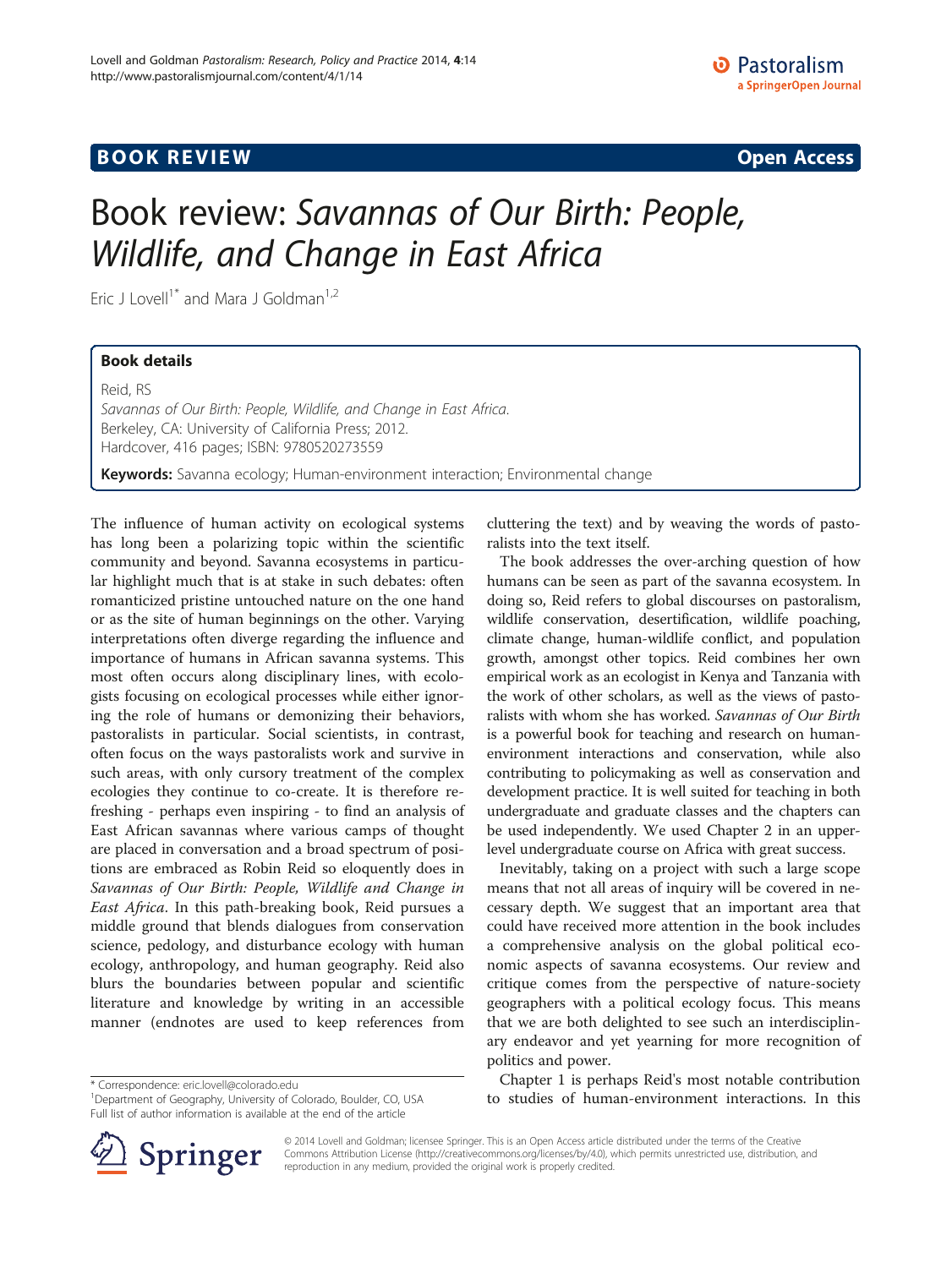chapter, Reid introduces the project's core concept of understanding savannas from the middle ground, which unfolds in greater detail throughout the remaining 11 chapters. The middle ground is presented as an intermediary perspective that rests between those who value pastoral livelihood practices (human-centric) and those who value the protection of wildlife (eco-centric), the latter of which coincides with the Western philosophical notions that humans should be separate from nature. The middle ground perspective is, in many ways, an attempt to demystify the distinction between nature and culture by reimagining a savanna where human activities play a fundamental role in the construction of the savanna ecosystems that we understand today. This position moves scientific interpretations of savanna ecology away from early equilibrium-based thinking that has predominately shaped enduring global discourses, such as desertification, (neo)Malthusianism, and Hardin's tragedy of the commons, to instead engage with place-based and empirically driven connections among international social, political, and economic processes and landscape change.

Reid uses the subsequent chapters to present African savannas as multifaceted and complex ecosystems, driven by variegated rainfall regimes and/or disturbances (i.e. infectious diseases, fires). She provides an in-depth analysis of the physical geography and biophysical processes that constitute African savannas and situates them as part of the essential building blocks of the creation of life. By starting at the Pre-Cambrian period and moving into what is now considered the Anthropocene, a period dominated by humans as 'ecosystem engineers', Reid balances the role of nonhumans and humans in the engineering of African savannas. The East African savanna and the Great Rift Valley, in particular, are noted as the site of the oldest footprints of humankind, a relic of society's foundation. Reid uses this long telescope on our history to connect the reader to the African savanna as the nucleus of human society.

In Chapters 3 to 5, Reid provides a detailed analysis of the livelihood practices common in savanna ecosystems. In some instances, Reid steps out of Africa entirely to demonstrate the similarities between African nomadic systems and nomadic movements found in central Asia during large-scale climatic perturbations. While much anthropological work has focused on nomadism and strategies of mobility, Reid's constant engagement with the cultural and political ecological contexts more closely matches the work of Galaty and Johnson [\(1990\)](#page-2-0) and Turner ([2004\)](#page-2-0), respectively.

Central to the analysis in these chapters is the close relationships among livestock herders, livestock, and migratory wildlife, particularly grazing and ungulate populations. Reid's long-term experience and commitment to socially engaged ecological research in the Kenyan and

Tanzanian rangelands come through in these sections as her own methodologies and research projects have led to fascinating discoveries of human-wildlife dynamics. For instance, by conducting nighttime population counts, Reid and colleagues have revealed astonishing patterns of coexistence between wildlife grazing and human settlement. While this analysis provokes greater research into the spatially and temporally dynamic ecologies of humanwildlife interactions, it demonstrates that the existence of wildlife cannot be separated from land tenure regimes, land-use management, and culture.

Reid uses Chapters 6 and 7 to expand her analysis of human-wildlife interactions, by asking when, why, and how pastoralists, livestock, and wildlife co-exist. Reid advances her argument towards a middle ground by presenting positive and negative perspectives of grazing pressures on the foundation of savanna ecologies. Indigenous management regimes are presented that have been used by herders to sustain grazing pressures on the rangelands and maintain a compatible relationship with grazing wildlife. She also suggests that this balance has been challenged by shifting livelihood practices, from herding towards crop cultivation. The diversification of livelihood practices has altered the how, when, and where humans, livestock, and wildlife can co-exist.

The most encapsulating process that has shifted humanwildlife relations across African rangelands has been the emergence of management strategies that align with Western ideals of protecting 'nature'. In the four chapters (Chapters 8 to 11) that lead up to the concluding chapter, Reid examines specific case studies of parks and protected areas that occupy approximately 10% of the East African savanna and that happen to be where humans, livestock, and wildlife congregate. Her analysis illustrates how landscapes that have been set aside under the veil of biological preservation and the protection of 'natural' ecological systems have been driven by Western ideals of nature. Reid uses the iconic landscapes of Kenya and Tanzania (Serengeti-Mara, Amboseli, and Ngorongoro) to demonstrate how the engineering of these landscapes for conservation has actually failed to capture 'wild Africa' through the very act of excluding the essential 'ecosystem engineer', humankind. She thus adds to a growing literature that challenges the Western conservation model by illustrating how pastoralism is essential to a healthy savanna ecosystem.

For Reid, the middle ground perspective - of maintaining savannas for people and wildlife - can be accomplished through moderation, a skill that Reid so strongly conveys in her book. Moderation means moving away from blaming pastoralists for environmental degradation towards understanding the ways that pastoral practices may in fact facilitate a greater net primary productivity for savanna systems. However, moderation also means